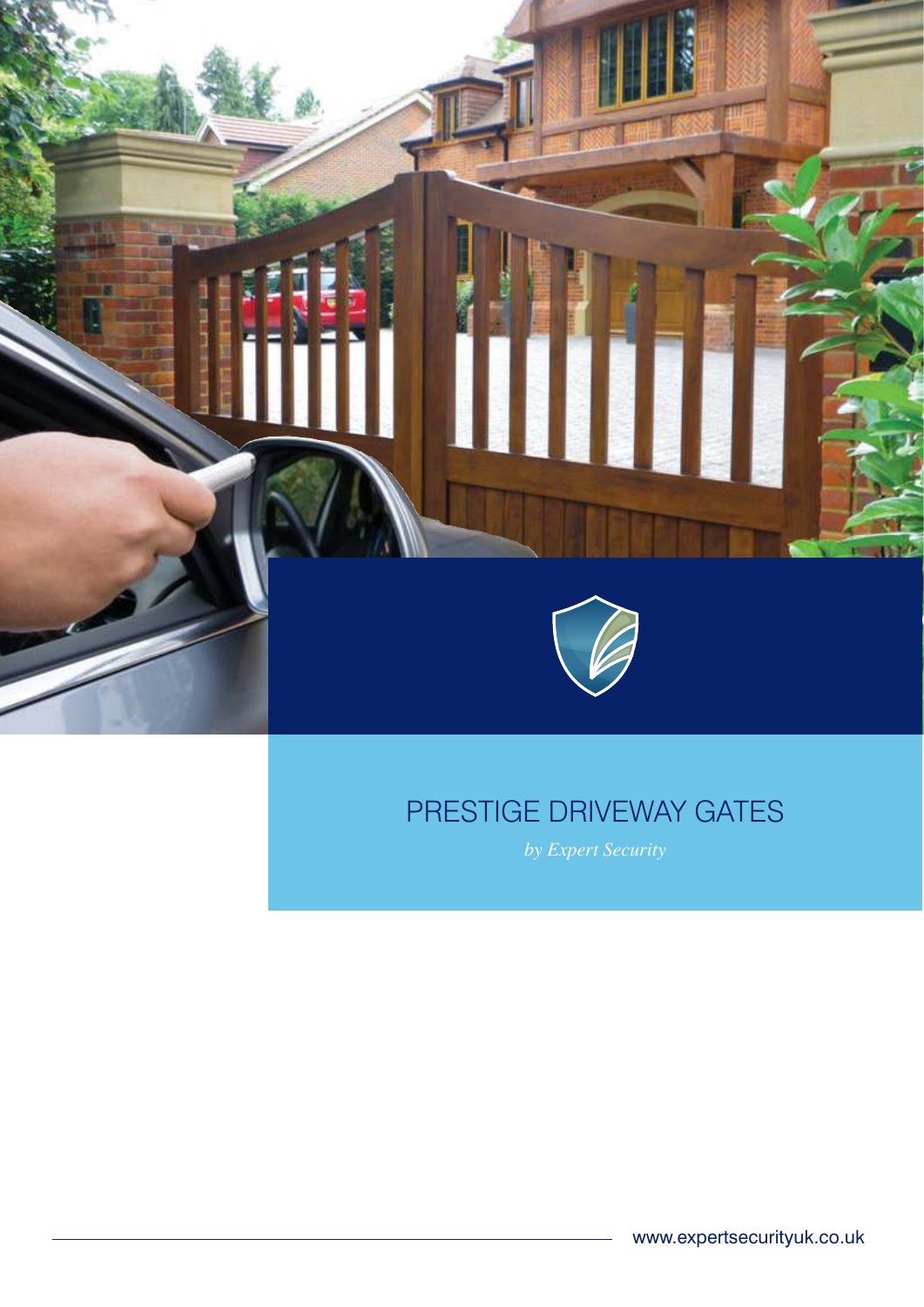# *Welcome*

To the Expert bespoke gate brochure. Makers of the most magnificent hand crafted solid timber and steel gates.

To simply secure your vehicle at home, or even provide a little more privacy - our range of automated driveway gates will deliver exactly what you require.

Available in a wide variety of materials – including wrought iron, aluminium and a choice of hardwoods – all products in our collection are designed, fitted and maintained to your specific requirements.

We offer our award-winning services to clients throughout the UK. Always using the very latest technology, our excellence in security solutions has led to us being the number one choice for many high-profile clients.

We would like to thank you for giving Expert Security UK the opportunity to provide you with a quotation for your bespoke driveway gate project.

#### WHY CHOOSE THE EXPERTS

- Specialist in Bespoke Gate Systems
- $\rightarrow$  E3 Business Award Winning Company
- $\rightarrow$  Nationwide Service
- $\rightarrow$  Devoted Project Managers
- $\rightarrow$  Unique Design Teams
- $\rightarrow$  Extensive Product Range
- $\rightarrow$  Dedicated Installation & Service Teams
- $\rightarrow$  Free, No Obligation Site Surveys & Consultations
- Technical & Service Department





*Design Supply Install Maintain*

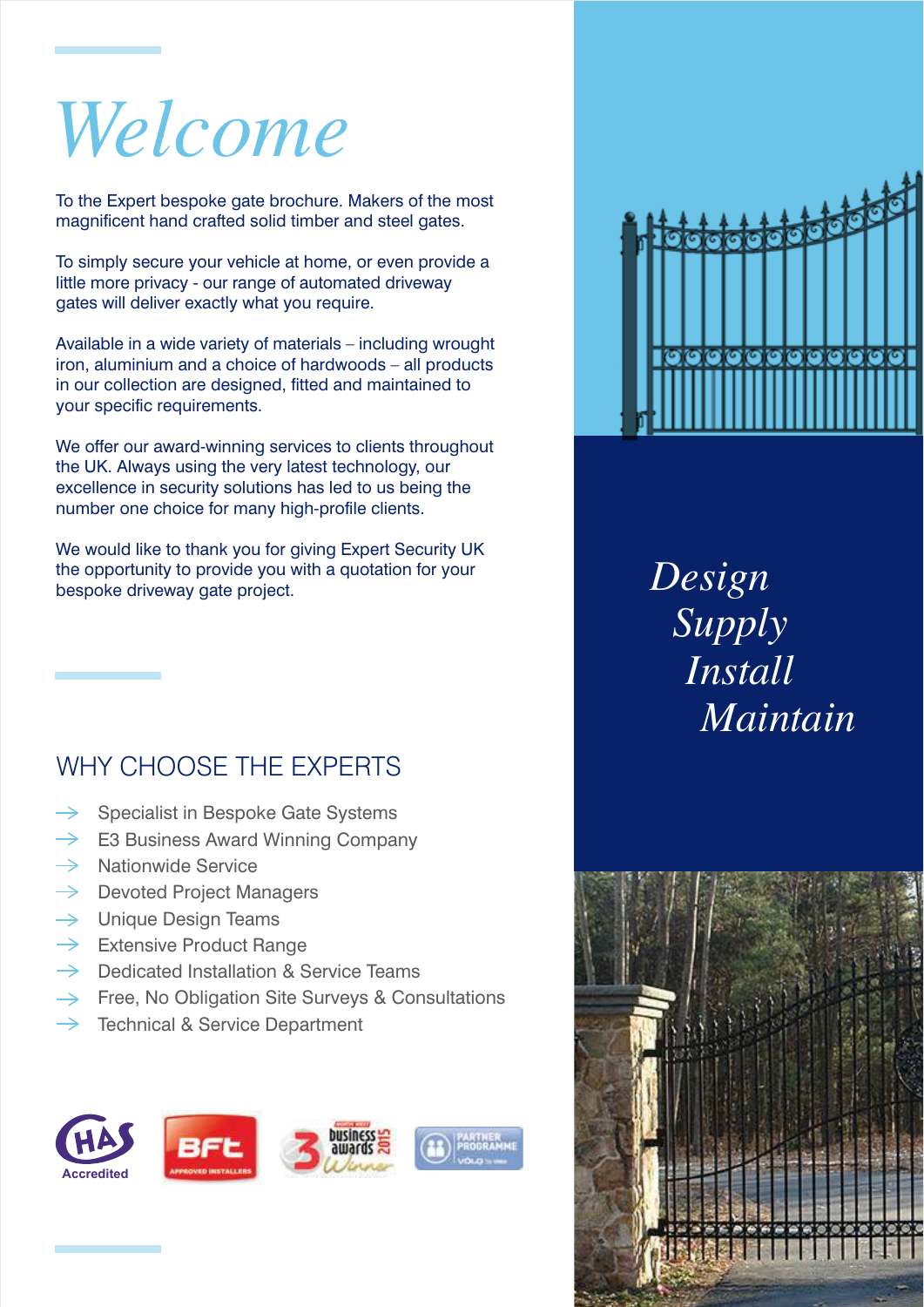

## Elegant, Timeless, Intricate



Zues



Poseidon



Artremis



Hera



Athena







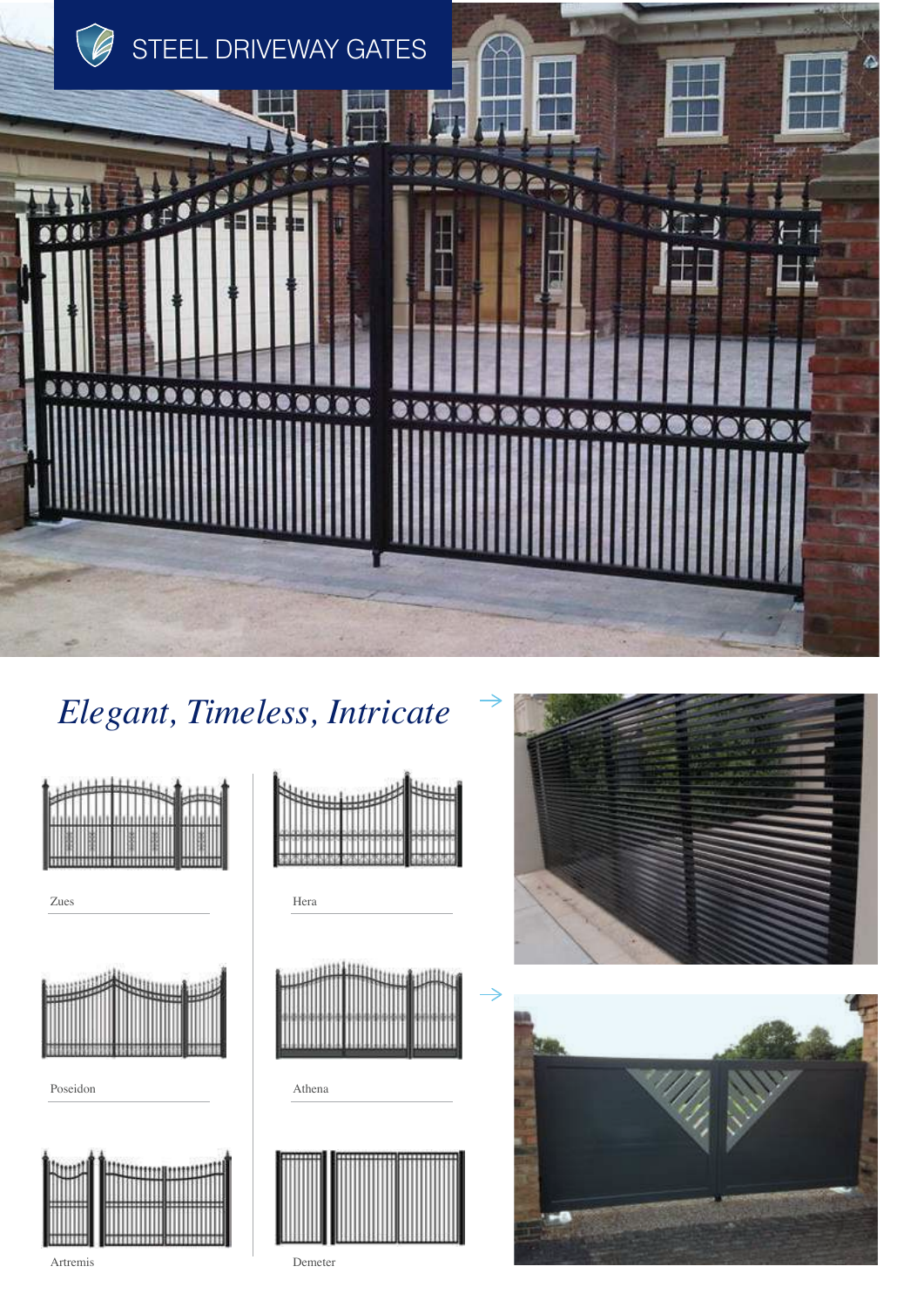

## *Robust, Unique, Beautiful*



Ares





Dionysus Athena





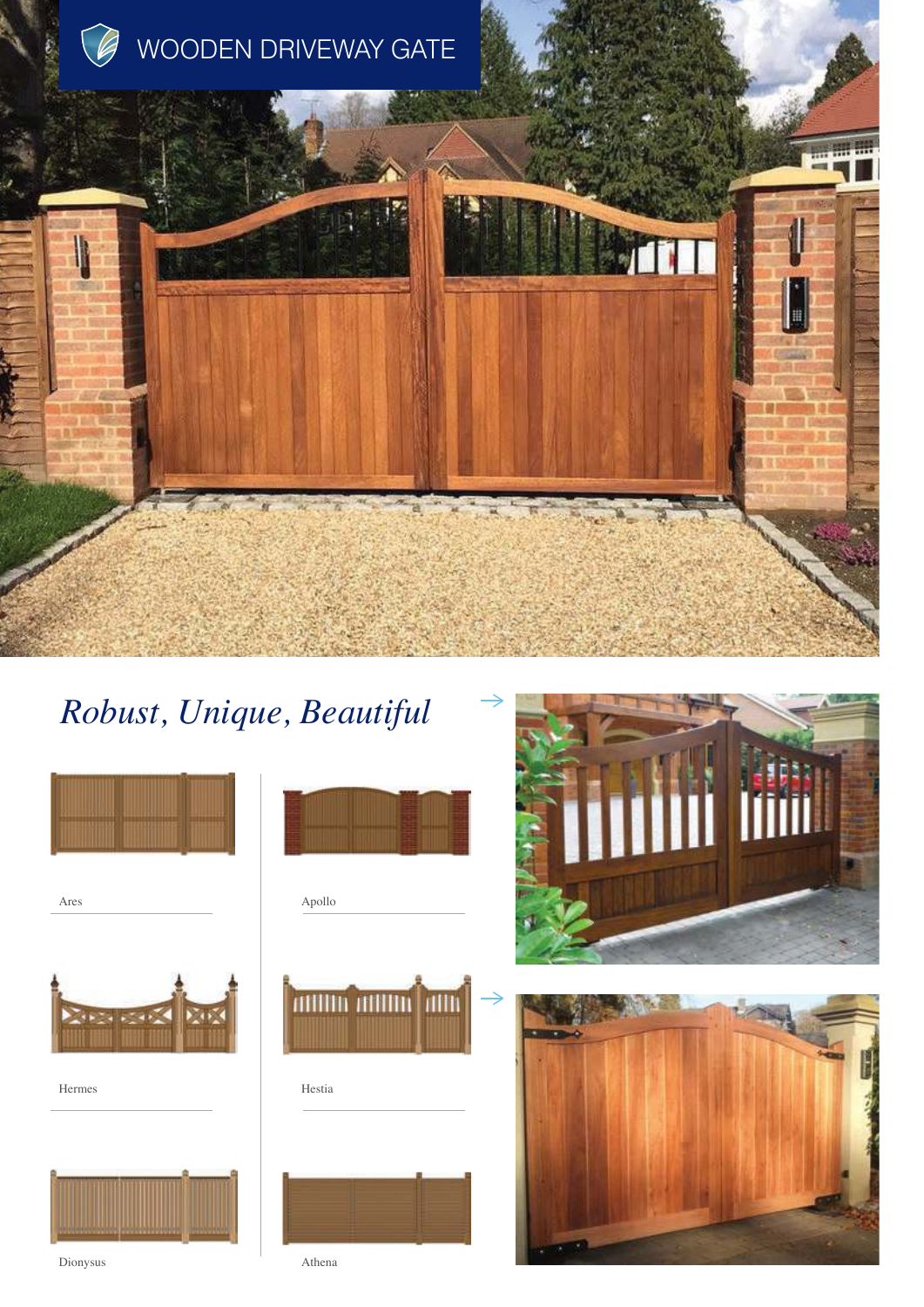**GATE SAFETY COMPLIANCE** 

All our electric gate systems comply with BS/EN 12453 (the current legislation all automated gates must comply with). Trained experts carry out full risk assessments.

We install as standard a number of safety devices including photocells and safety edges. Force Test, CE Mark and Technical files are also completed giving our clients peace of mind their gate system is efficient and safe.



Trained experts carry out full risk assessments

#### ACCESS CONTROL & GATE AUTOMATION



**Remote Control Fobs**



**GSM Intercom & Dial 2 Open Unit**



**Video Intercoms**

Electric gates offer a sophisticated and ultra-secure protection against unauthorised pedestrians and vehicles. Ideal for home or business use.